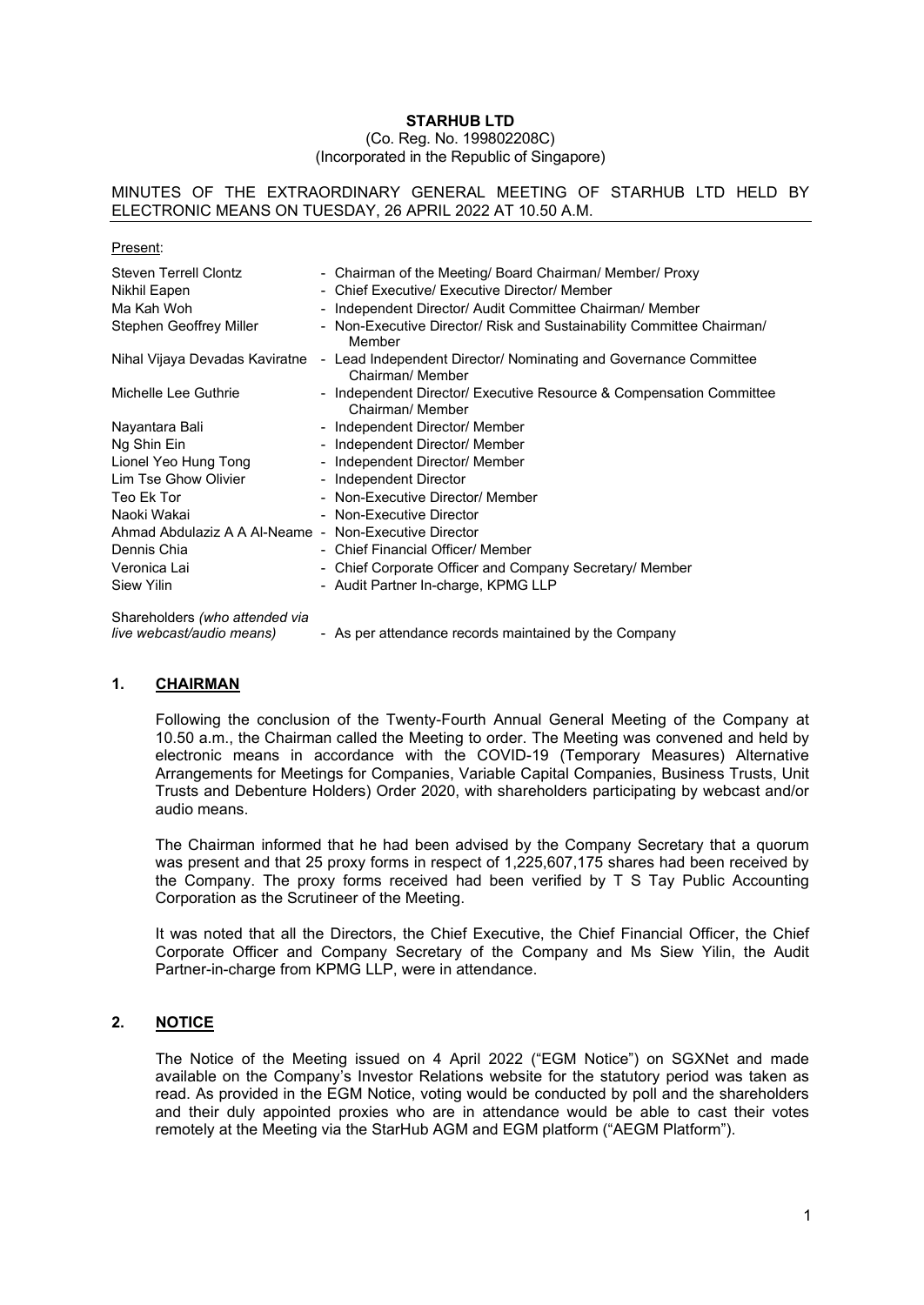The Chairman informed that:

- (a) the Company had published its responses to the substantial and relevant questions on the Resolutions to be proposed at the Meeting on SGXNet and the Company's Investor Relations website prior to the Meeting;
- (b) shareholders in attendance may submit live, any substantial and relevant questions by submitting them using the AEGM Platform any time from the commencement of the meeting until the close of the Question-and-Answer session; and
- (c) voting would be conducted by poll and the shareholders and their duly appointed proxies who are in attendance would be able to cast their votes remotely at the Meeting via the AEGM Platform.

## **3. QUESTION-AND-ANSWER SESSION**

No questions were received at the Meeting.

The Chairman ended the Question-and-Answer session and proceeded to deal with the business of the Meeting.

## **4. ORDINARY RESOLUTIONS**

 The Chairman informed that the Chairman of the Meeting had been appointed as the proxy for 21 shareholders in respect of 1,225,229,175 shares to vote on the Ordinary Resolutions to be put to a vote by poll at the Meeting and he would accordingly vote for and against the Resolutions in accordance with the proxy voting instructions received by the Company.

The Chairman briefed the shareholders on all the ordinary resolutions to be put to vote at the Meeting as follows:

- (a) Resolution 1 was for the proposed renewal of the Share Purchase Mandate; and
- (b) Resolution 2 was for the renewal of the Shareholders' Mandate for Interested Person Transactions ("Shareholders' Mandate").

The Chairman informed that Messrs Ma Kah Woh, Stephen Geoffrey Miller, Nihal Vijaya Devadas Kaviratne, Olivier Lim, Teo Ek Tor, Ahmad Abdulaziz A A Al-Neama and himself would abstain from voting their shares in respect of Resolution 2 in view of the directorships and/or executive positions that they hold in the Temasek Group of companies. However, since as the Chairman of the Meeting he had been appointed as proxy by shareholders to vote on the resolutions to be tabled at the Meeting, he would accordingly vote on the Resolutions in accordance with the proxy voting instructions received by the Company.

The Chairman further informed that the corporate representatives from Temasek Holdings (Private) Limited and Asia Mobile Holdings Pte. Ltd. and their respective associates had also abstained from voting their shares in respect of Resolution 2 in view of their positions as Mandated Interested Persons under the Shareholders' Mandate.

A short informational video on the voting process was played, and thereafter, shareholders and their duly appointed proxies in attendance were given 3 minutes to cast their votes via the AEGM Platform.

The Chairman proposed the Resolutions as set out in the EGM Notice and put them to vote by poll. The Ordinary Resolutions were passed as follows: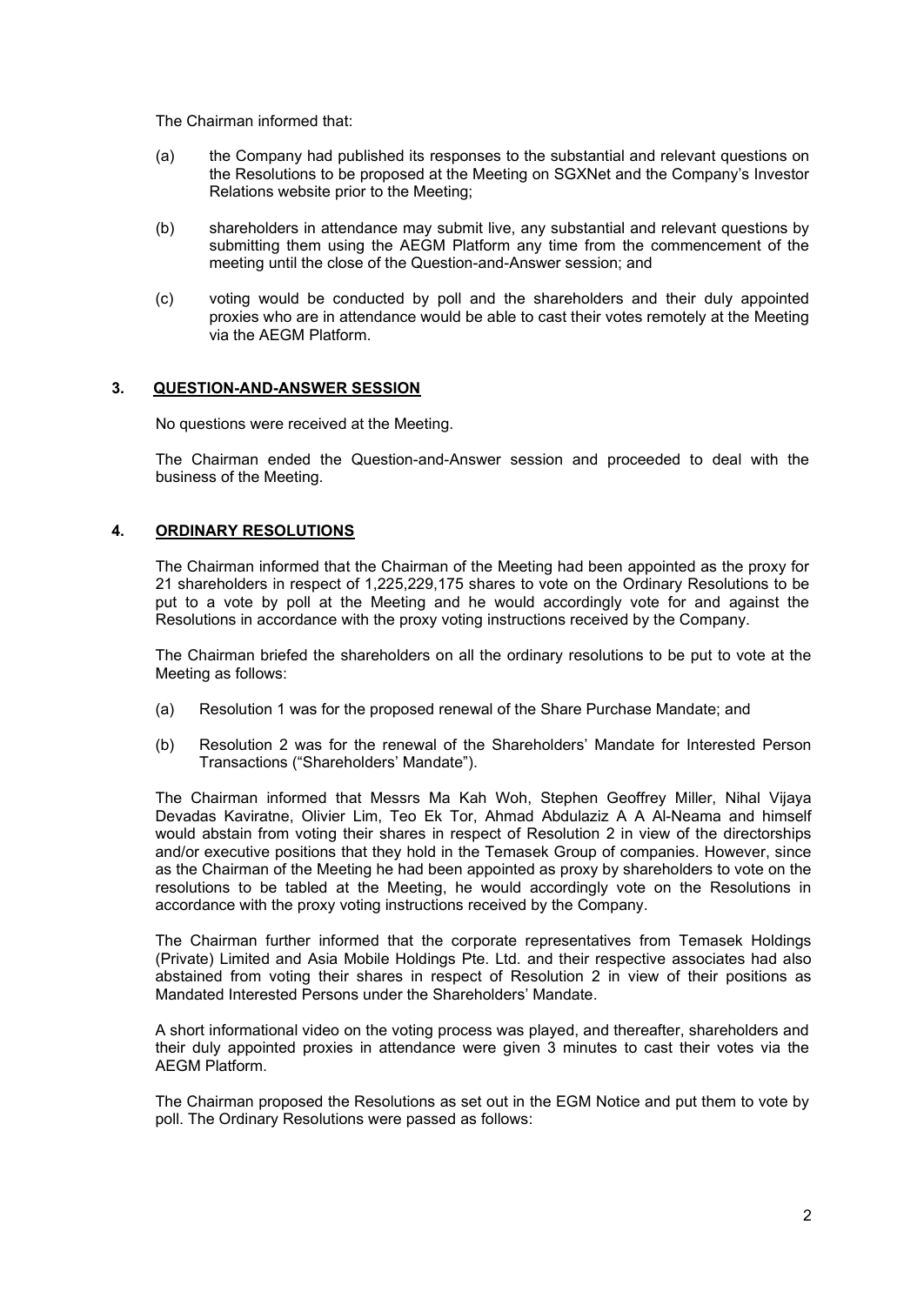## **4.1 RESOLUTION 1: The Proposed Renewal of the Share Purchase Mandate**

*It was resolved with 99.96% of votes by poll that:* 

- *(1) for the purposes of Sections 76C and 76E of the Companies Act 1967 (the "Companies Act"), the exercise by the directors of the Company (the "Directors") of all the powers of the Company to purchase or otherwise acquire issued ordinary shares of the Company (the "Shares") not exceeding in aggregate the Maximum Limit (as hereafter defined), at such price or prices as may be determined by the Directors from time to time up to the Maximum Price (as hereafter defined), whether by way of:*
	- *(a) on-market purchase(s) ("Market Purchase"), transacted on the Singapore Exchange Securities Trading Limited (the "SGX-ST") through the SGX-ST's trading system, through one or more duly licensed dealers appointed by the Company for such purpose; and/or*
	- *(b) off-market purchase(s) ("Off-Market Purchase") (if effected otherwise than on the SGX-ST) in accordance with any equal access scheme(s) as may be determined or formulated by the Directors as they consider fit, which scheme(s) shall satisfy all the conditions prescribed by the Companies Act,*

*and otherwise in accordance with all other laws and regulations and rules of the SGX-ST, be and is hereby authorised and approved generally and unconditionally (the "Share Purchase Mandate");* 

- *(2) unless varied or revoked by the Company in general meeting, the authority conferred on the Directors pursuant to the Share Purchase Mandate may be exercised by the Directors at any time and from time to time during the period commencing from the date of the passing of this Resolution and expiring on the earlier of:*
	- *(a) the date on which the next Annual General Meeting of the Company is held; and*
	- *(b) the date by which the next Annual General Meeting of the Company is required by law to be held;*
- *(3) in this Resolution:*

 *"Average Closing Price" means the average of the closing market prices of a Share over the last five Market Days, on which the Shares are transacted on the SGX-ST, immediately preceding the date of the Market Purchase by the Company or, as the case may be, the date of the making of the offer pursuant to the Off-Market Purchase, and deemed to be adjusted in accordance with the rules of the SGX-ST for any corporate action which occurs during the relevant five-Market Day period and the date of the Market Purchase by the Company or, as the case may be, the date of the making of the offer pursuant to the Off-Market Purchase;* 

*"date of the making of the offer" means the date on which the Company makes an offer for the purchase or acquisition of Shares from holders of Shares, stating therein the relevant terms of the equal access scheme for effecting the Off-Market Purchase;* 

*"Market Day" means a day on which the SGX-ST is open for trading in securities;*

*"Maximum Limit" means that number of issued Shares representing 10% of the issued ordinary shares of the Company as at the date of the passing of this Resolution (excluding any Shares which are held as treasury shares and subsidiary holdings as at that date); and*